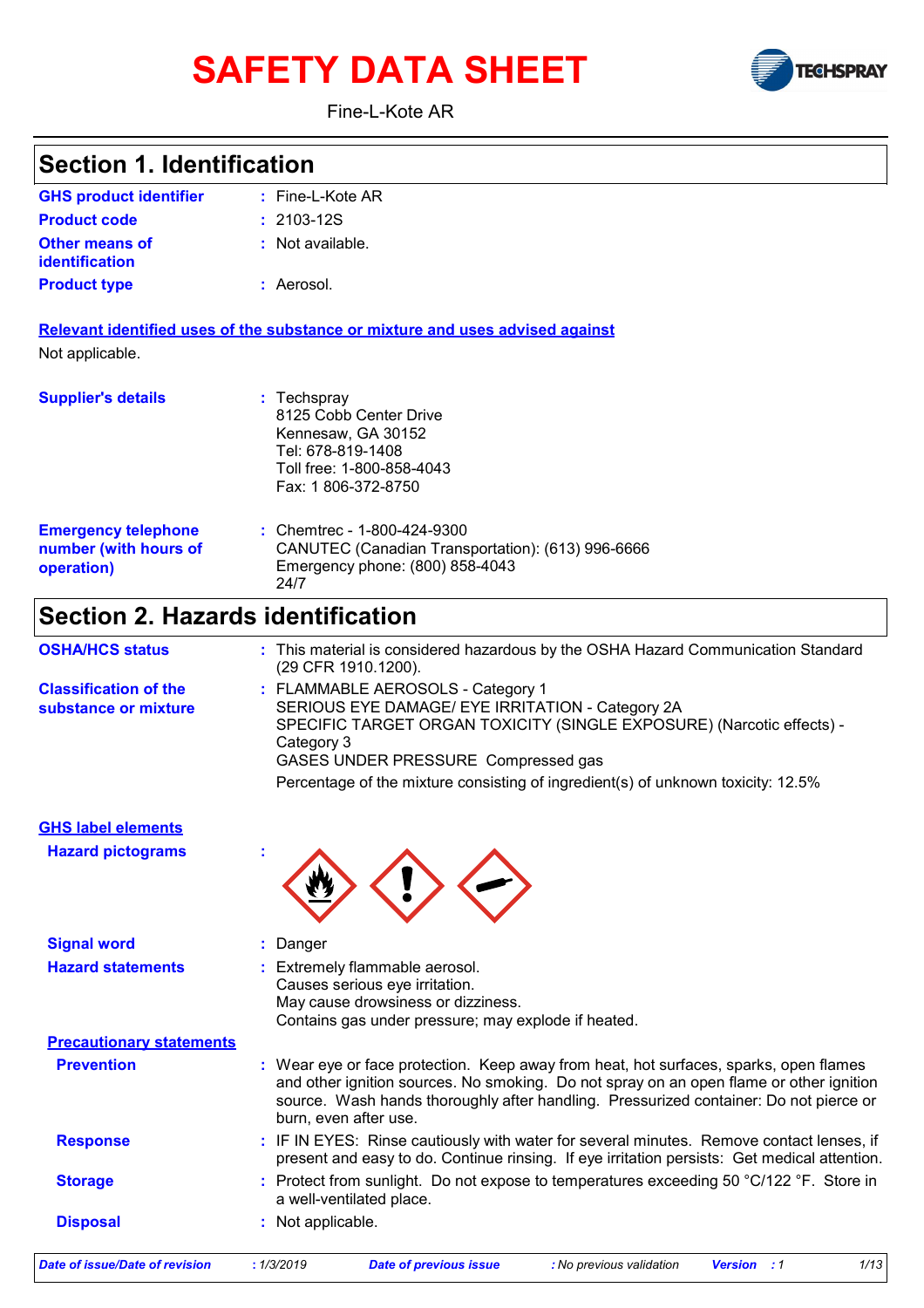### **Section 2. Hazards identification**

**Hazards not otherwise classified**

**:** None known.

### **Section 3. Composition/information on ingredients**

**Substance/mixture :**

: Mixture

**Other means of identification**

**:** Not available.

| Ingredient name  | $\frac{9}{6}$ | <b>CAS number</b> |
|------------------|---------------|-------------------|
| propyl acetate   | $≥25 - ≤50$   | 109-60-4          |
| <b>l</b> acetone | 210 - ≤25     | 67-64-1           |

Any concentration shown as a range is to protect confidentiality or is due to batch variation.

**There are no additional ingredients present which, within the current knowledge of the supplier and in the concentrations applicable, are classified as hazardous to health or the environment and hence require reporting in this section.**

**Occupational exposure limits, if available, are listed in Section 8.**

### **Section 4. First aid measures**

| <b>Description of necessary first aid measures</b> |                                                                                                                                                                                                                                                                                                                                                                                                                                                                                                                                                                                                                                                                                                                                                                                                                           |
|----------------------------------------------------|---------------------------------------------------------------------------------------------------------------------------------------------------------------------------------------------------------------------------------------------------------------------------------------------------------------------------------------------------------------------------------------------------------------------------------------------------------------------------------------------------------------------------------------------------------------------------------------------------------------------------------------------------------------------------------------------------------------------------------------------------------------------------------------------------------------------------|
| <b>Eye contact</b>                                 | : Immediately flush eyes with plenty of water, occasionally lifting the upper and lower<br>eyelids. Check for and remove any contact lenses. Continue to rinse for at least 10<br>minutes. Get medical attention.                                                                                                                                                                                                                                                                                                                                                                                                                                                                                                                                                                                                         |
| <b>Inhalation</b>                                  | : Remove victim to fresh air and keep at rest in a position comfortable for breathing. If<br>not breathing, if breathing is irregular or if respiratory arrest occurs, provide artificial<br>respiration or oxygen by trained personnel. It may be dangerous to the person providing<br>aid to give mouth-to-mouth resuscitation. Get medical attention if adverse health effects<br>persist or are severe. If unconscious, place in recovery position and get medical<br>attention immediately. Maintain an open airway. Loosen tight clothing such as a collar,<br>tie, belt or waistband.                                                                                                                                                                                                                              |
| <b>Skin contact</b>                                | : Flush contaminated skin with plenty of water. Remove contaminated clothing and<br>shoes. Get medical attention if symptoms occur. Wash clothing before reuse. Clean<br>shoes thoroughly before reuse.                                                                                                                                                                                                                                                                                                                                                                                                                                                                                                                                                                                                                   |
| <b>Ingestion</b>                                   | : Wash out mouth with water. Remove dentures if any. Remove victim to fresh air and<br>keep at rest in a position comfortable for breathing. If material has been swallowed and<br>the exposed person is conscious, give small quantities of water to drink. Stop if the<br>exposed person feels sick as vomiting may be dangerous. Do not induce vomiting<br>unless directed to do so by medical personnel. If vomiting occurs, the head should be<br>kept low so that vomit does not enter the lungs. Get medical attention if adverse health<br>effects persist or are severe. Never give anything by mouth to an unconscious person.<br>If unconscious, place in recovery position and get medical attention immediately.<br>Maintain an open airway. Loosen tight clothing such as a collar, tie, belt or waistband. |

#### **Most important symptoms/effects, acute and delayed Inhalation :** Can cause central nervous system (CNS) depression. **Ingestion :** Do not ingest. If swallowed then seek immediate medical assistance. **Skin contact :** May cause skin irritation. **Eye contact :** Causes serious eye irritation. **Over-exposure signs/symptoms Eye contact :** Adverse symptoms may include the following: pain or irritation watering redness **Potential acute health effects**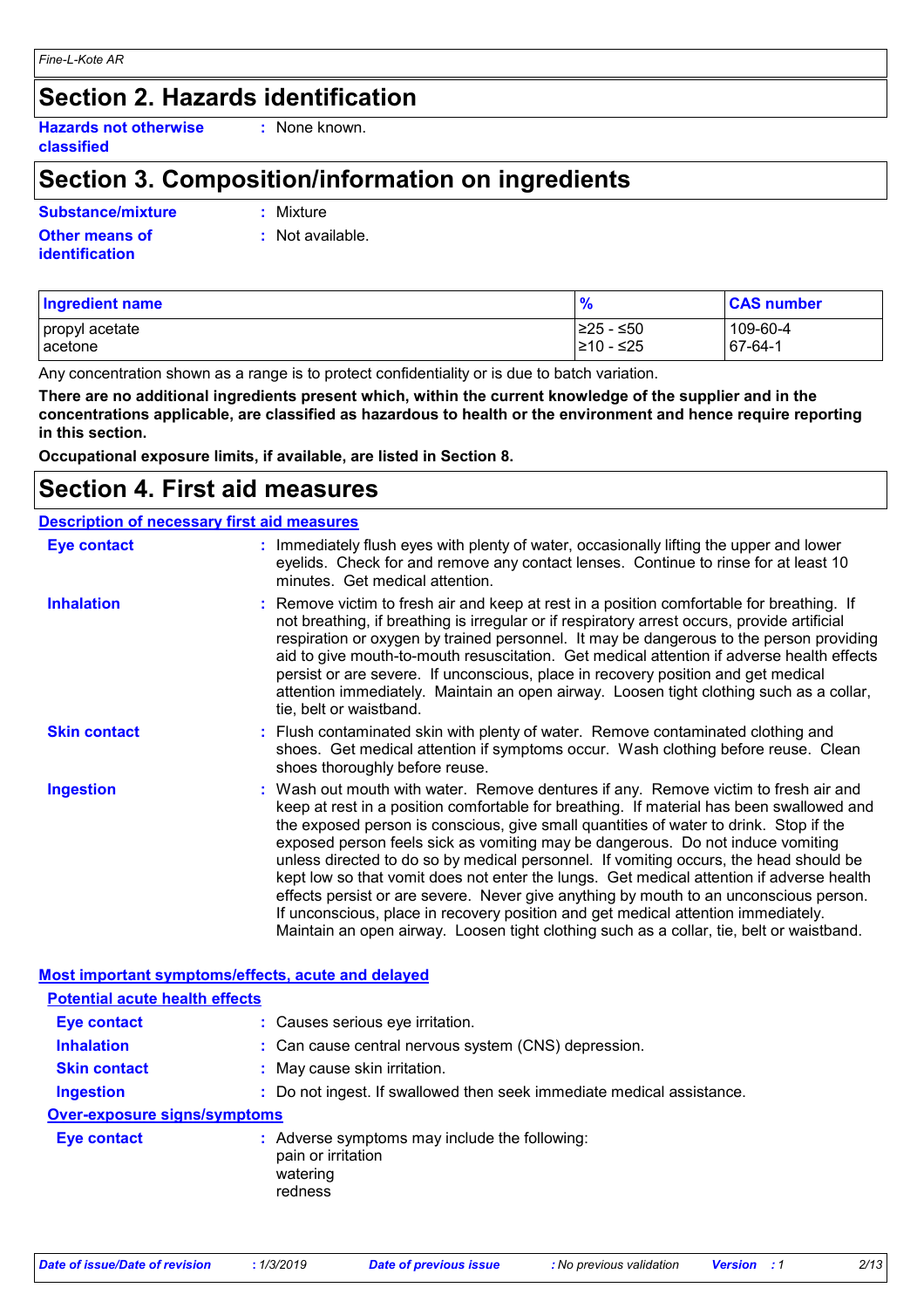# **Section 4. First aid measures**

| <b>Inhalation</b>                 | : Adverse symptoms may include the following:<br>respiratory tract irritation<br>coughing                                                                                     |  |
|-----------------------------------|-------------------------------------------------------------------------------------------------------------------------------------------------------------------------------|--|
| <b>Skin contact</b>               | : Adverse symptoms may include the following:<br>irritation<br>redness                                                                                                        |  |
| <b>Ingestion</b>                  | : Adverse symptoms may include the following:<br>central nervous system depression<br>Irritating to mouth, throat and stomach.<br>Ingestion Seek medical attention.           |  |
|                                   | Indication of immediate medical attention and special treatment needed, if necessary                                                                                          |  |
| <b>Notes to physician</b>         | : Treat symptomatically. Contact poison treatment specialist immediately if large<br>quantities have been ingested or inhaled.                                                |  |
| <b>Specific treatments</b>        | : No specific treatment.                                                                                                                                                      |  |
| <b>Protection of first-aiders</b> | : No action shall be taken involving any personal risk or without suitable training. It may<br>be dangerous to the person providing aid to give mouth-to-mouth resuscitation. |  |

#### **See toxicological information (Section 11)**

### **Section 5. Fire-fighting measures**

| <b>Extinguishing media</b>                               |                                                                                                                                                                                                                                                                                                                                                                                                                                                       |
|----------------------------------------------------------|-------------------------------------------------------------------------------------------------------------------------------------------------------------------------------------------------------------------------------------------------------------------------------------------------------------------------------------------------------------------------------------------------------------------------------------------------------|
| <b>Suitable extinguishing</b><br>media                   | : Use an extinguishing agent suitable for the surrounding fire.                                                                                                                                                                                                                                                                                                                                                                                       |
| <b>Unsuitable extinguishing</b><br>media                 | $:$ None known.                                                                                                                                                                                                                                                                                                                                                                                                                                       |
| <b>Specific hazards arising</b><br>from the chemical     | : Extremely flammable aerosol. In a fire or if heated, a pressure increase will occur and<br>the container may burst, with the risk of a subsequent explosion. Gas may accumulate<br>in low or confined areas or travel a considerable distance to a source of ignition and<br>flash back, causing fire or explosion. Bursting aerosol containers may be propelled<br>from a fire at high speed. Runoff to sewer may create fire or explosion hazard. |
| <b>Hazardous thermal</b><br>decomposition products       | Decomposition products may include the following materials:<br>carbon dioxide<br>carbon monoxide<br>halogenated compounds                                                                                                                                                                                                                                                                                                                             |
| <b>Special protective actions</b><br>for fire-fighters   | : Promptly isolate the scene by removing all persons from the vicinity of the incident if<br>there is a fire. No action shall be taken involving any personal risk or without suitable<br>training. Move containers from fire area if this can be done without risk. Use water<br>spray to keep fire-exposed containers cool.                                                                                                                         |
| <b>Special protective</b><br>equipment for fire-fighters | Fire-fighters should wear appropriate protective equipment and self-contained breathing<br>apparatus (SCBA) with a full face-piece operated in positive pressure mode.                                                                                                                                                                                                                                                                                |

### **Section 6. Accidental release measures**

|                                | <b>Personal precautions, protective equipment and emergency procedures</b>                                                                                                                                                                                                                                                                                                                                                                                                                                                                                                                                                                                                                                                                                                       |
|--------------------------------|----------------------------------------------------------------------------------------------------------------------------------------------------------------------------------------------------------------------------------------------------------------------------------------------------------------------------------------------------------------------------------------------------------------------------------------------------------------------------------------------------------------------------------------------------------------------------------------------------------------------------------------------------------------------------------------------------------------------------------------------------------------------------------|
| For non-emergency<br>personnel | : No action shall be taken involving any personal risk or without suitable training.<br>Evacuate surrounding areas. Keep unnecessary and unprotected personnel from<br>entering. In the case of aerosols being ruptured, care should be taken due to the rapid<br>escape of the pressurized contents and propellant. If a large number of containers are<br>ruptured, treat as a bulk material spillage according to the instructions in the clean-up<br>section. Do not touch or walk through spilled material. Shut off all ignition sources. No<br>flares, smoking or flames in hazard area. Avoid breathing vapor or mist. Provide<br>adequate ventilation. Wear appropriate respirator when ventilation is inadequate. Put<br>on appropriate personal protective equipment. |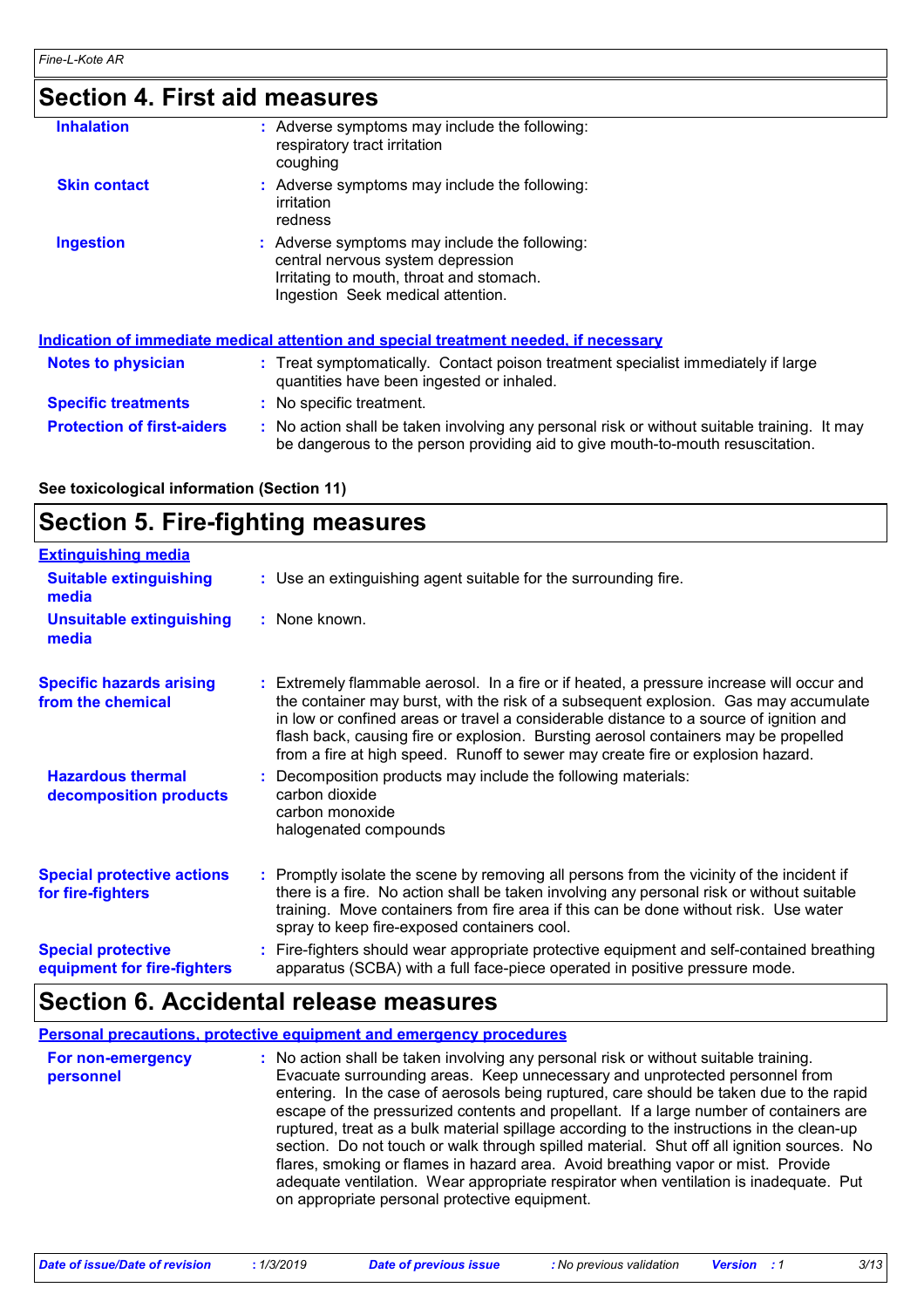# **Section 6. Accidental release measures**

| For emergency responders                              | If specialized clothing is required to deal with the spillage, take note of any information in<br>Section 8 on suitable and unsuitable materials. See also the information in "For non-<br>emergency personnel".                                                                                                                                                                                                                                                                                                                                                                                                                                                                                                                                                     |
|-------------------------------------------------------|----------------------------------------------------------------------------------------------------------------------------------------------------------------------------------------------------------------------------------------------------------------------------------------------------------------------------------------------------------------------------------------------------------------------------------------------------------------------------------------------------------------------------------------------------------------------------------------------------------------------------------------------------------------------------------------------------------------------------------------------------------------------|
| <b>Environmental precautions</b>                      | : Avoid dispersal of spilled material and runoff and contact with soil, waterways, drains<br>and sewers. Inform the relevant authorities if the product has caused environmental<br>pollution (sewers, waterways, soil or air).                                                                                                                                                                                                                                                                                                                                                                                                                                                                                                                                      |
| Methods and materials for containment and cleaning up |                                                                                                                                                                                                                                                                                                                                                                                                                                                                                                                                                                                                                                                                                                                                                                      |
| <b>Small spill</b>                                    | : Stop leak if without risk. Move containers from spill area. Use spark-proof tools and<br>explosion-proof equipment. Dilute with water and mop up if water-soluble. Alternatively,<br>or if water-insoluble, absorb with an inert dry material and place in an appropriate waste<br>disposal container. Dispose of via a licensed waste disposal contractor.                                                                                                                                                                                                                                                                                                                                                                                                        |
| <b>Large spill</b>                                    | : Stop leak if without risk. Move containers from spill area. Use spark-proof tools and<br>explosion-proof equipment. Approach release from upwind. Prevent entry into sewers,<br>water courses, basements or confined areas. Wash spillages into an effluent treatment<br>plant or proceed as follows. Contain and collect spillage with non-combustible,<br>absorbent material e.g. sand, earth, vermiculite or diatomaceous earth and place in<br>container for disposal according to local regulations (see Section 13). Dispose of via a<br>licensed waste disposal contractor. Contaminated absorbent material may pose the<br>same hazard as the spilled product. Note: see Section 1 for emergency contact<br>information and Section 13 for waste disposal. |

# **Section 7. Handling and storage**

#### **Precautions for safe handling**

| <b>Protective measures</b>                                                |           | : Put on appropriate personal protective equipment (see Section 8). Pressurized<br>container: protect from sunlight and do not expose to temperatures exceeding 50°C. Do<br>not pierce or burn, even after use. Do not ingest. Avoid contact with eyes, skin and<br>clothing. Avoid breathing gas. Avoid breathing vapor or mist. Use only with adequate<br>ventilation. Wear appropriate respirator when ventilation is inadequate. Store and use<br>away from heat, sparks, open flame or any other ignition source. Use explosion-proof<br>electrical (ventilating, lighting and material handling) equipment. Use only non-sparking<br>tools. Empty containers retain product residue and can be hazardous. |
|---------------------------------------------------------------------------|-----------|-----------------------------------------------------------------------------------------------------------------------------------------------------------------------------------------------------------------------------------------------------------------------------------------------------------------------------------------------------------------------------------------------------------------------------------------------------------------------------------------------------------------------------------------------------------------------------------------------------------------------------------------------------------------------------------------------------------------|
| <b>Advice on general</b><br>occupational hygiene                          | measures. | : Eating, drinking and smoking should be prohibited in areas where this material is<br>handled, stored and processed. Workers should wash hands and face before eating,<br>drinking and smoking. Remove contaminated clothing and protective equipment before<br>entering eating areas. See also Section 8 for additional information on hygiene                                                                                                                                                                                                                                                                                                                                                                |
| <b>Conditions for safe storage,</b><br>including any<br>incompatibilities |           | : Store in accordance with local regulations. Store away from direct sunlight in a dry, cool<br>and well-ventilated area, away from incompatible materials (see Section 10) and food<br>and drink. Protect from sunlight. Eliminate all ignition sources. Use appropriate<br>containment to avoid environmental contamination.                                                                                                                                                                                                                                                                                                                                                                                  |

### **Section 8. Exposure controls/personal protection**

#### **Control parameters**

#### **Occupational exposure limits**

| <b>Ingredient name</b>                |            |                               | <b>Exposure limits</b>                                 |
|---------------------------------------|------------|-------------------------------|--------------------------------------------------------|
| propyl acetate                        |            |                               | <b>ACGIH TLV (United States, 3/2015).</b>              |
|                                       |            |                               | STEL: 1040 mg/m <sup>3</sup> 15 minutes.               |
|                                       |            |                               | STEL: 250 ppm 15 minutes.                              |
|                                       |            |                               | TWA: 835 mg/m <sup>3</sup> 8 hours.                    |
|                                       |            |                               | TWA: 200 ppm 8 hours.                                  |
|                                       |            |                               | NIOSH REL (United States, 10/2013).                    |
|                                       |            |                               | STEL: 1050 mg/m <sup>3</sup> 15 minutes.               |
|                                       |            |                               | STEL: 250 ppm 15 minutes.                              |
|                                       |            |                               | TWA: 840 mg/m <sup>3</sup> 10 hours.                   |
|                                       |            |                               | TWA: 200 ppm 10 hours.                                 |
| <b>Date of issue/Date of revision</b> | : 1/3/2019 | <b>Date of previous issue</b> | 4/13<br>: No previous validation<br><b>Version</b> : 1 |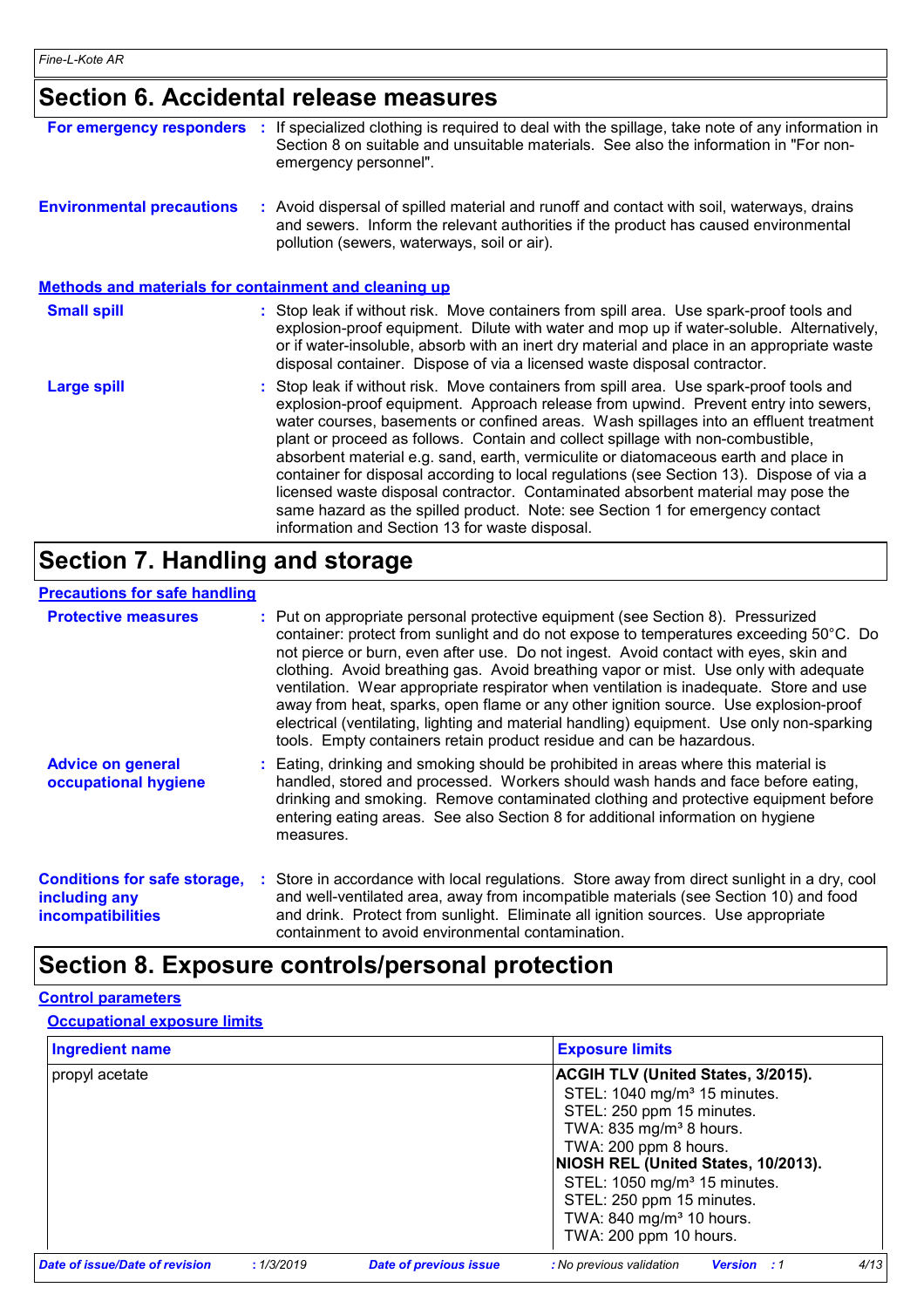### **Section 8. Exposure controls/personal protection**

|                                            | Section 6. Exposure controls/personal protection                                                                                                                                                                                                                                                                                                                                                                                                                                              |
|--------------------------------------------|-----------------------------------------------------------------------------------------------------------------------------------------------------------------------------------------------------------------------------------------------------------------------------------------------------------------------------------------------------------------------------------------------------------------------------------------------------------------------------------------------|
|                                            | OSHA PEL (United States, 2/2013).<br>TWA: 840 mg/m <sup>3</sup> 8 hours.<br>TWA: 200 ppm 8 hours.<br>OSHA PEL 1989 (United States, 3/1989).<br>STEL: 1050 mg/m <sup>3</sup> 15 minutes.<br>STEL: 250 ppm 15 minutes.<br>TWA: 840 mg/m <sup>3</sup> 8 hours.<br>TWA: 200 ppm 8 hours.                                                                                                                                                                                                          |
| acetone                                    | ACGIH TLV (United States, 3/2015).<br>STEL: 500 ppm 15 minutes.<br>TWA: 250 ppm 8 hours.<br>NIOSH REL (United States, 10/2013).<br>TWA: 590 mg/m <sup>3</sup> 10 hours.<br>TWA: 250 ppm 10 hours.<br>OSHA PEL (United States, 2/2013).<br>TWA: 2400 mg/m <sup>3</sup> 8 hours.<br>TWA: 1000 ppm 8 hours.<br>OSHA PEL 1989 (United States, 3/1989).<br>STEL: 2400 mg/m <sup>3</sup> 15 minutes.<br>STEL: 1000 ppm 15 minutes.<br>TWA: 1800 mg/m <sup>3</sup> 8 hours.<br>TWA: 750 ppm 8 hours. |
| <b>Appropriate engineering</b><br>controls | : Use only with adequate ventilation. If user operations generate dust, fumes, gas, vapor<br>or mist, use process enclosures, local exhaust ventilation or other engineering controls<br>to keep worker exposure to airborne contaminants below any recommended or statutory<br>limits. The engineering controls also need to keep gas, vapor or dust concentrations<br>below any lower explosive limits. Use explosion-proof ventilation equipment.                                          |
| <b>Environmental exposure</b><br>controls  | : Emissions from ventilation or work process equipment should be checked to ensure<br>they comply with the requirements of environmental protection legislation. In some<br>cases, fume scrubbers, filters or engineering modifications to the process equipment<br>will be necessary to reduce emissions to acceptable levels.                                                                                                                                                               |
| <b>Individual protection measures</b>      |                                                                                                                                                                                                                                                                                                                                                                                                                                                                                               |
| <b>Hygiene measures</b>                    | : Wash hands, forearms and face thoroughly after handling chemical products, before<br>eating, smoking and using the lavatory and at the end of the working period.<br>Appropriate techniques should be used to remove potentially contaminated clothing.<br>Wash contaminated clothing before reusing. Ensure that eyewash stations and safety<br>showers are close to the workstation location.                                                                                             |
| <b>Eye/face protection</b>                 | : Safety eyewear complying with an approved standard should be used when a risk<br>assessment indicates this is necessary to avoid exposure to liquid splashes, mists,<br>gases or dusts. If contact is possible, the following protection should be worn, unless<br>the assessment indicates a higher degree of protection: chemical splash goggles.                                                                                                                                         |
| <b>Skin protection</b>                     |                                                                                                                                                                                                                                                                                                                                                                                                                                                                                               |
| <b>Hand protection</b>                     | : Chemical-resistant, impervious gloves complying with an approved standard should be<br>worn at all times when handling chemical products if a risk assessment indicates this is<br>necessary. Considering the parameters specified by the glove manufacturer, check<br>during use that the gloves are still retaining their protective properties. It should be<br>noted that the time to breakthrough for any glove material may be different for different                                |

protection time of the gloves cannot be accurately estimated. **Body protection** : Personal protective equipment for the body should be selected based on the task being **Body** performed and the risks involved and should be approved by a specialist before handling this product. When there is a risk of ignition from static electricity, wear antistatic protective clothing. For the greatest protection from static discharges, clothing should include anti-static overalls, boots and gloves.

glove manufacturers. In the case of mixtures, consisting of several substances, the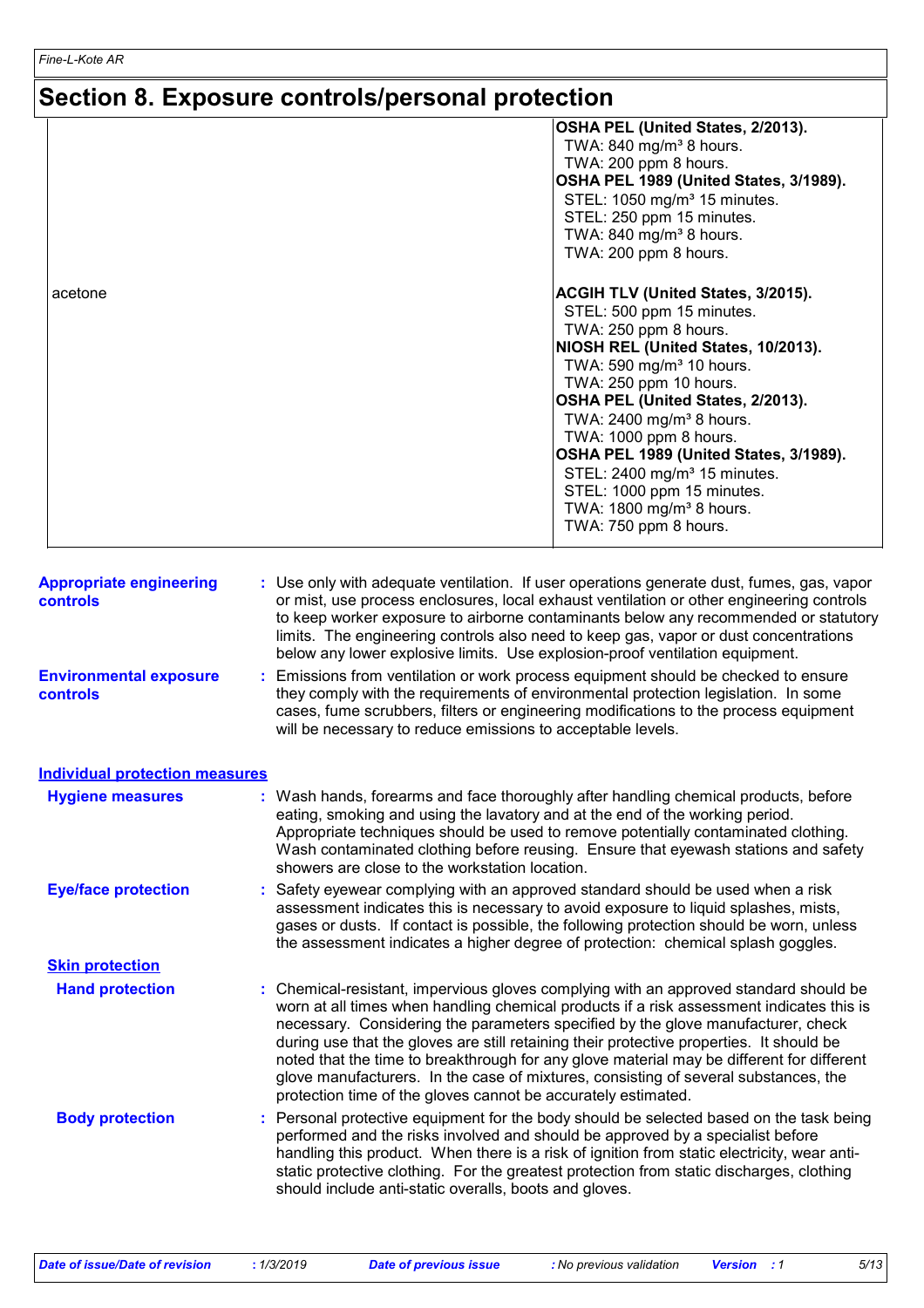# **Section 8. Exposure controls/personal protection**

| <b>Other skin protection</b>  | : Appropriate footwear and any additional skin protection measures should be selected<br>based on the task being performed and the risks involved and should be approved by a<br>specialist before handling this product.                                                           |
|-------------------------------|-------------------------------------------------------------------------------------------------------------------------------------------------------------------------------------------------------------------------------------------------------------------------------------|
| <b>Respiratory protection</b> | : Based on the hazard and potential for exposure, select a respirator that meets the<br>appropriate standard or certification. Respirators must be used according to a<br>respiratory protection program to ensure proper fitting, training, and other important<br>aspects of use. |

# **Section 9. Physical and chemical properties**

| <b>Appearance</b>                                 |                                                     |
|---------------------------------------------------|-----------------------------------------------------|
| <b>Physical state</b>                             | : Liquid. [Aerosol.]                                |
| <b>Color</b>                                      | : Clear. Colorless.                                 |
| Odor                                              | Characteristic.                                     |
| <b>Odor threshold</b>                             | Not available.                                      |
| pH                                                | Not available.                                      |
| <b>Melting point</b>                              | : Not available.                                    |
| <b>Boiling point</b>                              | : $110^{\circ}$ C (230 $^{\circ}$ F)                |
| <b>Flash point</b>                                | : Closed cup: $4.4^{\circ}$ C (39.9°F) [Tagliabue.] |
| <b>Evaporation rate</b>                           | : Not available.                                    |
| <b>Flammability (solid, gas)</b>                  | : Not available.                                    |
| <b>Lower and upper explosive</b>                  | $:$ Lower: 1.7%                                     |
| (flammable) limits                                | Upper: 8%                                           |
| <b>Vapor pressure</b>                             | : Not available.                                    |
| <b>Vapor density</b>                              | : $>1$ [Air = 1]                                    |
| <b>Relative density</b>                           | : Not available.                                    |
| <b>Solubility</b>                                 | : Not available.                                    |
| <b>Solubility in water</b>                        | : Not available.                                    |
| <b>Partition coefficient: n-</b><br>octanol/water | : Not available.                                    |
| <b>Auto-ignition temperature</b>                  | : Not available.                                    |
| <b>Decomposition temperature</b>                  | : Not available.                                    |
| <b>Viscosity</b>                                  | : Not available.                                    |
| Flow time (ISO 2431)                              | : Not available.                                    |
| <b>Aerosol product</b>                            |                                                     |
| <b>Type of aerosol</b>                            | : Spray                                             |
| <b>Heat of combustion</b>                         | $: 7.169$ kJ/g                                      |

# **Section 10. Stability and reactivity**

| products                                            | not be produced.                                                                             |  |  |  |  |
|-----------------------------------------------------|----------------------------------------------------------------------------------------------|--|--|--|--|
| <b>Hazardous decomposition</b>                      | : Under normal conditions of storage and use, hazardous decomposition products should        |  |  |  |  |
| <b>Incompatible materials</b>                       | : acids Oxidizing materials                                                                  |  |  |  |  |
| <b>Conditions to avoid</b>                          | : Avoid all possible sources of ignition (spark or flame).                                   |  |  |  |  |
| <b>Possibility of hazardous</b><br><b>reactions</b> | : Under normal conditions of storage and use, hazardous reactions will not occur.            |  |  |  |  |
| <b>Chemical stability</b>                           | : The product is stable.                                                                     |  |  |  |  |
| <b>Reactivity</b>                                   | : No specific test data related to reactivity available for this product or its ingredients. |  |  |  |  |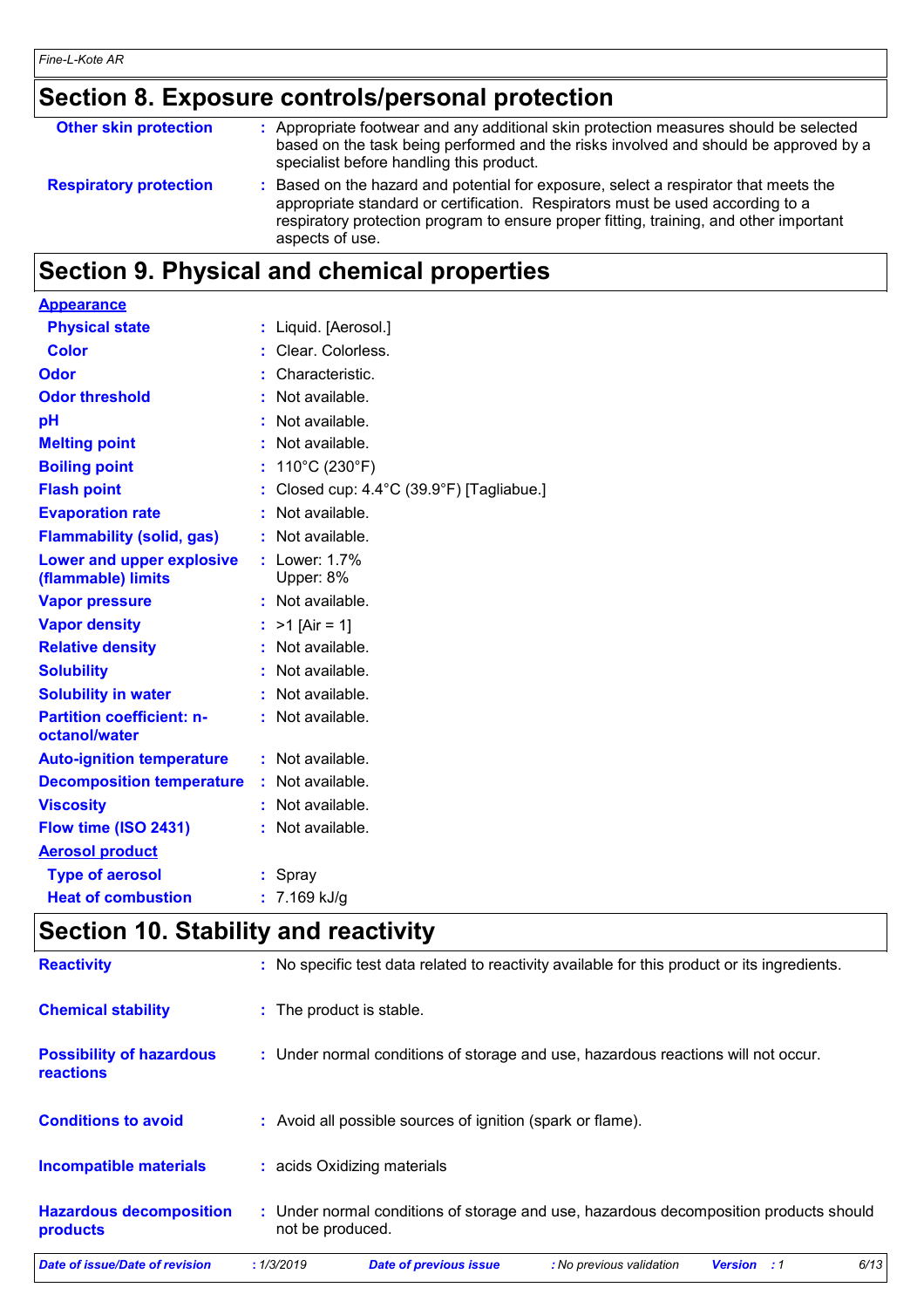### **Section 11. Toxicological information**

#### **Information on toxicological effects**

**Acute toxicity**

| <b>Product/ingredient name</b> | <b>Result</b> | <b>Species</b> | <b>Dose</b> | <b>Exposure</b> |
|--------------------------------|---------------|----------------|-------------|-----------------|
| propyl acetate                 | LD50 Oral     | Rat            | 9370 mg/kg  |                 |
| l acetone                      | LD50 Oral     | Rat            | 5800 mg/kg  |                 |

#### **Irritation/Corrosion**

| <b>Product/ingredient name</b> | <b>Result</b>            | <b>Species</b> | <b>Score</b> | <b>Exposure</b>             | <b>Observation</b>       |
|--------------------------------|--------------------------|----------------|--------------|-----------------------------|--------------------------|
| propyl acetate                 | Eyes - Mild irritant     | Rabbit         |              | 24 hours 500<br>milligrams  | $\overline{\phantom{0}}$ |
|                                | Skin - Mild irritant     | Rabbit         |              | 500<br>milligrams           | ۰                        |
| acetone                        | Eyes - Mild irritant     | Human          |              | 186300 parts<br>per million | $\overline{\phantom{a}}$ |
|                                | Eyes - Mild irritant     | Rabbit         |              | 10 microliters              |                          |
|                                | Eyes - Moderate irritant | Rabbit         |              | 24 hours 20<br>milligrams   | $\blacksquare$           |
|                                | Eyes - Severe irritant   | Rabbit         |              | 20 milligrams               |                          |
|                                | Skin - Mild irritant     | Rabbit         |              | 24 hours 500<br>milligrams  | $\overline{\phantom{0}}$ |
|                                | Skin - Mild irritant     | Rabbit         |              | 395<br>milligrams           | ۰                        |

#### **Sensitization**

Not available.

#### **Mutagenicity**

Not available.

#### **Carcinogenicity**

Not available.

#### **Reproductive toxicity**

Not available.

#### **Teratogenicity**

Not available.

### **Specific target organ toxicity (single exposure)**

Not available.

#### **Specific target organ toxicity (repeated exposure)**

Not available.

#### **Aspiration hazard**

Not available.

#### **Information on the likely routes of exposure :** Not available.

#### **Potential acute health effects**

| Eye contact         | : Causes serious eye irritation.                                      |
|---------------------|-----------------------------------------------------------------------|
| <b>Inhalation</b>   | : Can cause central nervous system (CNS) depression.                  |
| <b>Skin contact</b> | : May cause skin irritation.                                          |
| <b>Ingestion</b>    | : Do not ingest. If swallowed then seek immediate medical assistance. |

#### **Symptoms related to the physical, chemical and toxicological characteristics**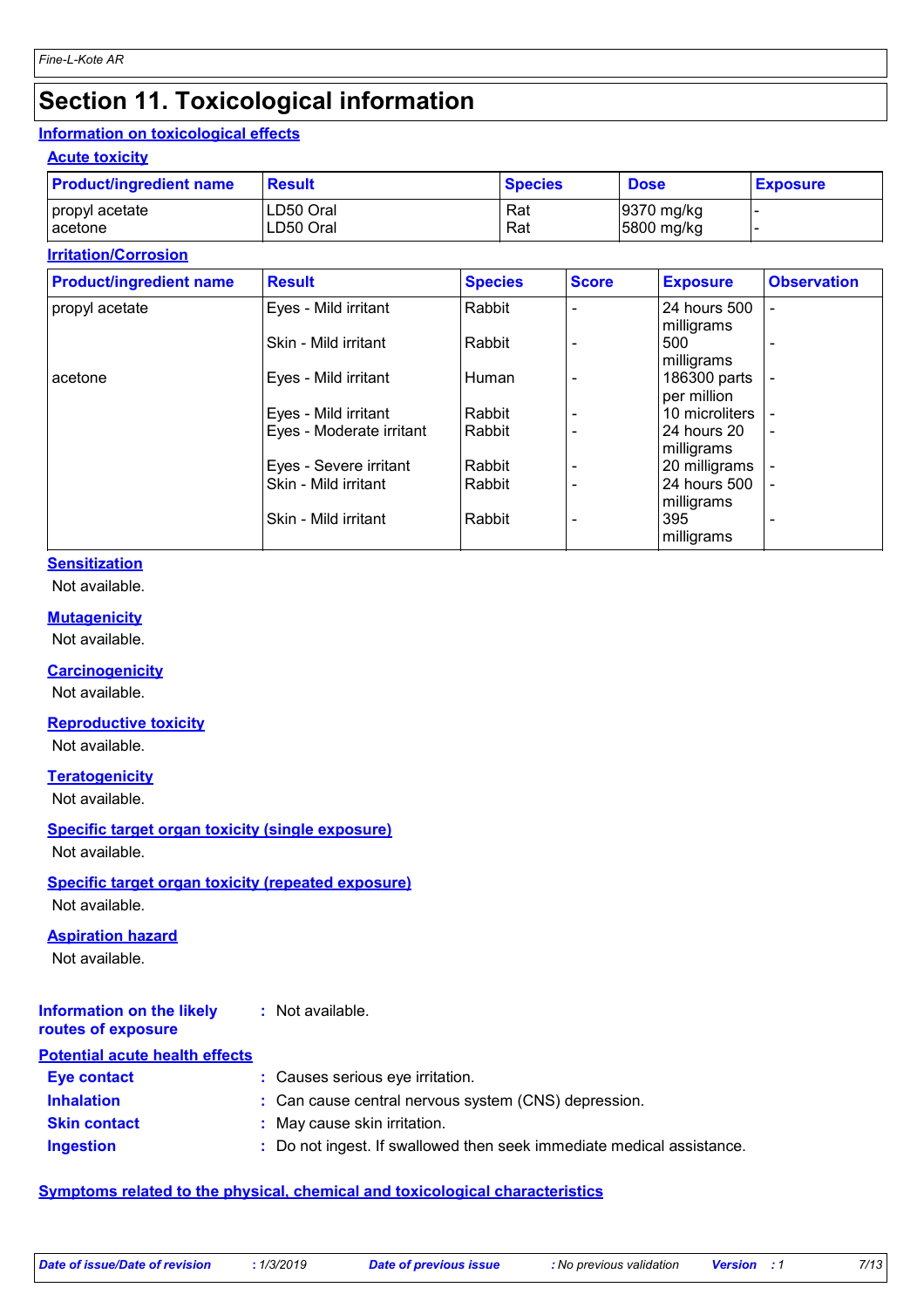# **Section 11. Toxicological information**

| <b>Eye contact</b>  | : Adverse symptoms may include the following:<br>pain or irritation<br>watering<br>redness                                                                          |
|---------------------|---------------------------------------------------------------------------------------------------------------------------------------------------------------------|
| <b>Inhalation</b>   | : Adverse symptoms may include the following:<br>respiratory tract irritation<br>coughing                                                                           |
| <b>Skin contact</b> | : Adverse symptoms may include the following:<br>irritation<br>redness                                                                                              |
| <b>Ingestion</b>    | : Adverse symptoms may include the following:<br>central nervous system depression<br>Irritating to mouth, throat and stomach.<br>Ingestion Seek medical attention. |

|                                                   | Delayed and immediate effects and also chronic effects from short and long term exposure |
|---------------------------------------------------|------------------------------------------------------------------------------------------|
| <b>Short term exposure</b>                        |                                                                                          |
| <b>Potential immediate</b><br><b>effects</b>      | $:$ Not available.                                                                       |
| <b>Potential delayed effects</b>                  | : Not available.                                                                         |
| <b>Long term exposure</b>                         |                                                                                          |
| <b>Potential immediate</b><br><b>effects</b>      | $:$ Not available.                                                                       |
| <b>Potential delayed effects : Not available.</b> |                                                                                          |
| <b>Potential chronic health effects</b>           |                                                                                          |
| Not available.                                    |                                                                                          |
| <b>General</b>                                    | : No known significant effects or critical hazards.                                      |
| <b>Carcinogenicity</b>                            | : No known significant effects or critical hazards.                                      |
| <b>Mutagenicity</b>                               | : No known significant effects or critical hazards.                                      |
| <b>Teratogenicity</b>                             | : No known significant effects or critical hazards.                                      |
| <b>Developmental effects</b>                      | : No known significant effects or critical hazards.                                      |
| <b>Fertility effects</b>                          | : No known significant effects or critical hazards.                                      |

#### **Numerical measures of toxicity**

Not available. **Acute toxicity estimates**

# **Section 12. Ecological information**

#### **Toxicity**

| <b>Product/ingredient name</b>                                                                                                                                                                                                                                                                                       | <b>Result</b>                                 | <b>Species</b>                                                                                                                                                                                                                                                | <b>Exposure</b>                                                                           |  |
|----------------------------------------------------------------------------------------------------------------------------------------------------------------------------------------------------------------------------------------------------------------------------------------------------------------------|-----------------------------------------------|---------------------------------------------------------------------------------------------------------------------------------------------------------------------------------------------------------------------------------------------------------------|-------------------------------------------------------------------------------------------|--|
| propyl acetate                                                                                                                                                                                                                                                                                                       | Acute LC50 60000 to 64000 µg/l Fresh<br>water | Fish - Pimephales promelas                                                                                                                                                                                                                                    | 96 hours                                                                                  |  |
| Acute EC50 20.565 mg/l Marine water<br>acetone<br>Acute LC50 6000000 µg/l Fresh water<br>Acute LC50 10000 µg/l Fresh water<br>Acute LC50 5600 ppm Fresh water<br>Chronic NOEC 4.95 mg/l Marine water<br>Chronic NOEC 0.016 ml/L Fresh water<br>Chronic NOEC 0.1 ml/L Fresh water<br>Chronic NOEC 5 µg/l Marine water |                                               | Algae - Ulva pertusa<br>Crustaceans - Gammarus pulex<br>Daphnia - Daphnia magna<br>Fish - Poecilia reticulata<br>Algae - Ulva pertusa<br>Crustaceans - Daphniidae<br>Daphnia - Daphnia magna -<br><b>Neonate</b><br>Fish - Gasterosteus aculeatus -<br>Larvae | 96 hours<br>48 hours<br>48 hours<br>96 hours<br>96 hours<br>21 days<br>21 days<br>42 days |  |
| Date of issue/Date of revision                                                                                                                                                                                                                                                                                       | : 1/3/2019<br><b>Date of previous issue</b>   | : No previous validation<br><b>Version</b> : 1                                                                                                                                                                                                                | 8/13                                                                                      |  |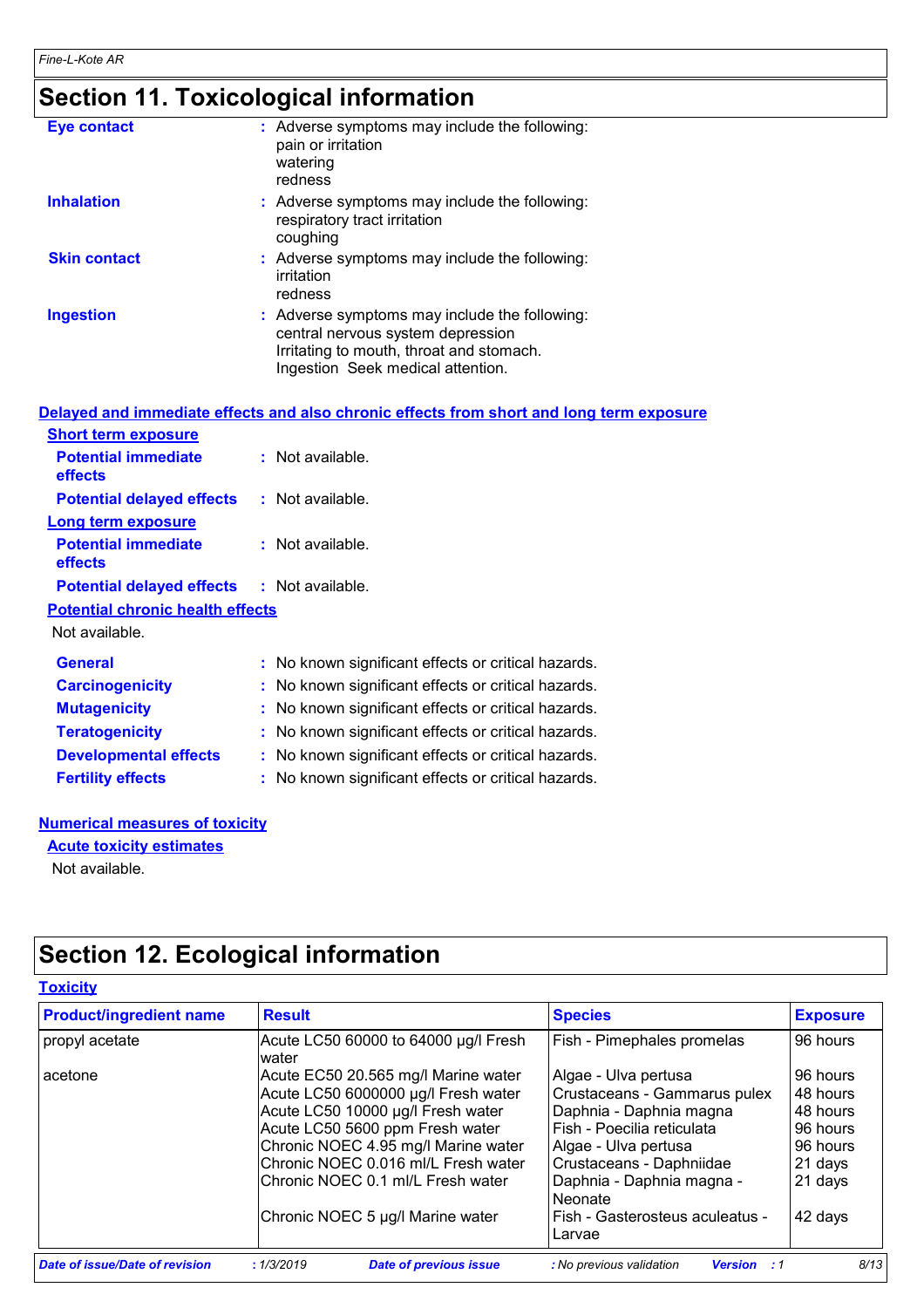### **Section 12. Ecological information**

#### **Persistence and degradability**

Not available.

#### **Bioaccumulative potential**

| <b>Product/ingredient name</b> | $\mathsf{LogP}_\mathsf{ow}$ | <b>BCF</b> | <b>Potential</b> |
|--------------------------------|-----------------------------|------------|------------------|
| propyl acetate                 |                             |            | low              |
| acetone                        | $-0.23$                     |            | low              |

#### **Mobility in soil**

| <b>Soil/water partition</b> | : Not available. |
|-----------------------------|------------------|
| <b>coefficient (Koc)</b>    |                  |

### **Section 13. Disposal considerations**

#### The generation of waste should be avoided or minimized wherever possible. Disposal of this product, solutions and any by-products should at all times comply with the requirements of environmental protection and waste disposal legislation and any regional local authority requirements. Dispose of surplus and non-recyclable products via a licensed waste disposal contractor. Waste should not be disposed of untreated to the sewer unless fully compliant with the requirements of all authorities with jurisdiction. Waste packaging should be recycled. Incineration or landfill should only be considered when recycling is not feasible. This material and its container must be disposed of in a safe way. Empty containers or liners may retain some product residues. Do not puncture or incinerate container. **Disposal methods :**

#### **United States - RCRA Toxic hazardous waste "U" List**

| Ingredient                   | CAS#    | <b>Status</b> | <b>Reference</b><br>number |
|------------------------------|---------|---------------|----------------------------|
| Acetone (I); 2-Propanone (I) | 67-64-1 | Listed        | U002                       |

### **Section 14. Transport information**

|                                       | <b>DOT</b><br><b>Classification</b> | <b>TDG</b><br><b>Classification</b> | <b>Mexico</b><br><b>Classification</b> | <b>ADR/RID</b>           | <b>IMDG</b>                                                      | <b>IATA</b>                                  |
|---------------------------------------|-------------------------------------|-------------------------------------|----------------------------------------|--------------------------|------------------------------------------------------------------|----------------------------------------------|
| <b>UN number</b>                      |                                     |                                     |                                        | <b>UN1950</b>            | <b>UN1950</b>                                                    | <b>ID8000</b>                                |
| <b>UN proper</b><br>shipping name     | Consumer<br>commodity<br>ORM-D      | Consumer<br>commodity<br>ORM-D      | Consumer<br>commodity<br>ORM-D         | <b>AEROSOLS</b>          | AEROSOLS IN<br><b>LIMITED</b><br><b>QUANTITIES</b><br>OF CLASS 2 | Consumer<br>commodity<br>ID8000<br>(acetone) |
| <b>Transport</b><br>hazard class(es)  | ORM-D                               | ORM-D                               | ORM-D                                  | $\overline{2}$           | 2.1                                                              | $\boldsymbol{9}$                             |
|                                       |                                     |                                     |                                        | $\bigstar$               | $\mathbf{\mathbf{\underline{\mathbf{\Psi}}}}$                    |                                              |
| <b>Packing group</b>                  |                                     |                                     |                                        |                          |                                                                  |                                              |
| <b>Date of issue/Date of revision</b> | : 1/3/2019                          |                                     | <b>Date of previous issue</b>          | : No previous validation | <b>Version</b>                                                   | 9/13<br>$\therefore$ 1                       |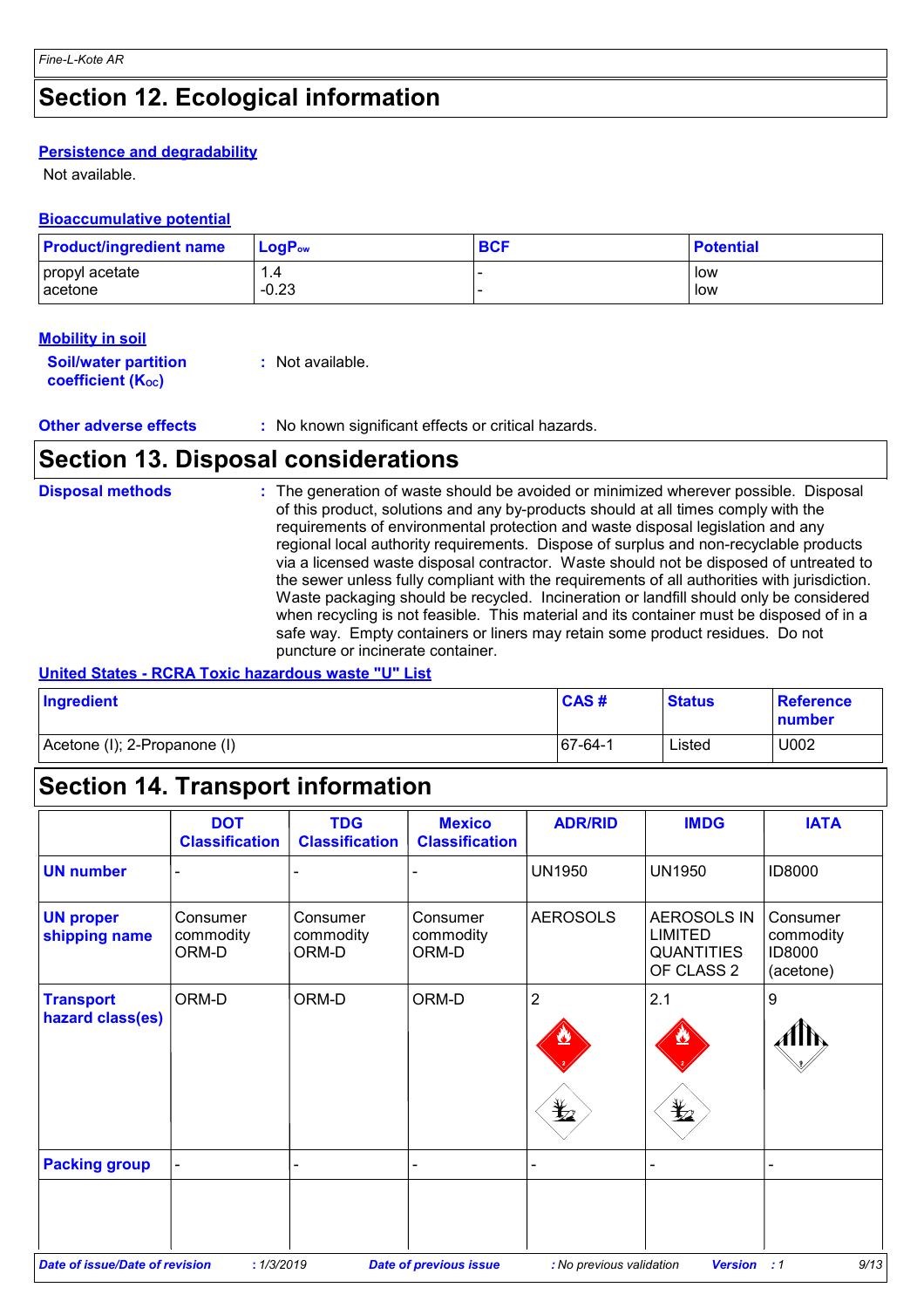### **Section 14. Transport information**

| <b>Environmental</b><br>hazards  | No.                                                                                                                                                                                                                                                                                              | Yes.                                                                                                                                                                                                                                                                                     | No. | Yes.                                                                                                                                                                  | Yes.                                                                                                            | Yes. The<br>environmentally<br>hazardous<br>substance<br>mark is not<br>required.                                                   |
|----------------------------------|--------------------------------------------------------------------------------------------------------------------------------------------------------------------------------------------------------------------------------------------------------------------------------------------------|------------------------------------------------------------------------------------------------------------------------------------------------------------------------------------------------------------------------------------------------------------------------------------------|-----|-----------------------------------------------------------------------------------------------------------------------------------------------------------------------|-----------------------------------------------------------------------------------------------------------------|-------------------------------------------------------------------------------------------------------------------------------------|
| <b>Additional</b><br>information | <b>Reportable</b><br><b>guantity</b><br>25000 lbs /<br>11350 kg<br>[3407.2 gal /<br>12897.7L]<br>Package sizes<br>shipped in<br>quantities less<br>than the<br>product<br>reportable<br>quantity are<br>not subject to<br>the RQ<br>(reportable)<br>quantity)<br>transportation<br>requirements. | Product<br>classified as<br>per the<br>following<br>sections of the<br>Transportation<br>of Dangerous<br>Goods<br>Regulations: 2.<br>13-2.17 (Class<br>2), 2.7 (Marine<br>pollutant mark).<br>The marine<br>pollutant mark<br>is not required<br>when<br>transported by<br>road or rail. |     | <b>The</b><br>environmentally<br>hazardous<br>substance<br>mark is not<br>required when<br>transported in<br>sizes of $\leq 5$ L or<br>$≤5$ kg.<br>Tunnel code<br>(D) | The marine<br>pollutant mark<br>is not required<br>when<br>transported in<br>sizes of $\leq 5$ L or<br>$≤5$ kg. | The<br>environmentally<br>hazardous<br>substance<br>mark may<br>appear if<br>required by<br>other<br>transportation<br>regulations. |

**Special precautions for user** : Transport within user's premises: always transport in closed containers that are upright and secure. Ensure that persons transporting the product know what to do in the event of an accident or spillage.

**Transport in bulk according :** Not available. **to Annex II of MARPOL and the IBC Code**

### **Section 15. Regulatory information**

| <b>U.S. Federal regulations</b>                                                   |                   | : TSCA 8(a) CDR Exempt/Partial exemption: Not determined                  |                          |                    |       |
|-----------------------------------------------------------------------------------|-------------------|---------------------------------------------------------------------------|--------------------------|--------------------|-------|
|                                                                                   |                   | United States inventory (TSCA 8b): All components are listed or exempted. |                          |                    |       |
| <b>Clean Air Act Section 112</b><br>(b) Hazardous Air<br><b>Pollutants (HAPS)</b> | : Not listed      |                                                                           |                          |                    |       |
| <b>Clean Air Act Section 602</b><br><b>Class I Substances</b>                     | : Not listed      |                                                                           |                          |                    |       |
| <b>Clean Air Act Section 602</b><br><b>Class II Substances</b>                    | : Not listed      |                                                                           |                          |                    |       |
| <b>DEA List I Chemicals</b><br>(Precursor Chemicals)                              | : Not listed      |                                                                           |                          |                    |       |
| <b>DEA List II Chemicals</b><br><b>(Essential Chemicals)</b>                      | : Listed          |                                                                           |                          |                    |       |
| <b>SARA 302/304</b>                                                               |                   |                                                                           |                          |                    |       |
| <b>Composition/information on ingredients</b>                                     |                   |                                                                           |                          |                    |       |
| No products were found.                                                           |                   |                                                                           |                          |                    |       |
| <b>SARA 304 RQ</b>                                                                | : Not applicable. |                                                                           |                          |                    |       |
| <b>SARA 311/312</b>                                                               |                   |                                                                           |                          |                    |       |
| <b>Date of issue/Date of revision</b>                                             | : 1/3/2019        | <b>Date of previous issue</b>                                             | : No previous validation | <b>Version</b> : 1 | 10/13 |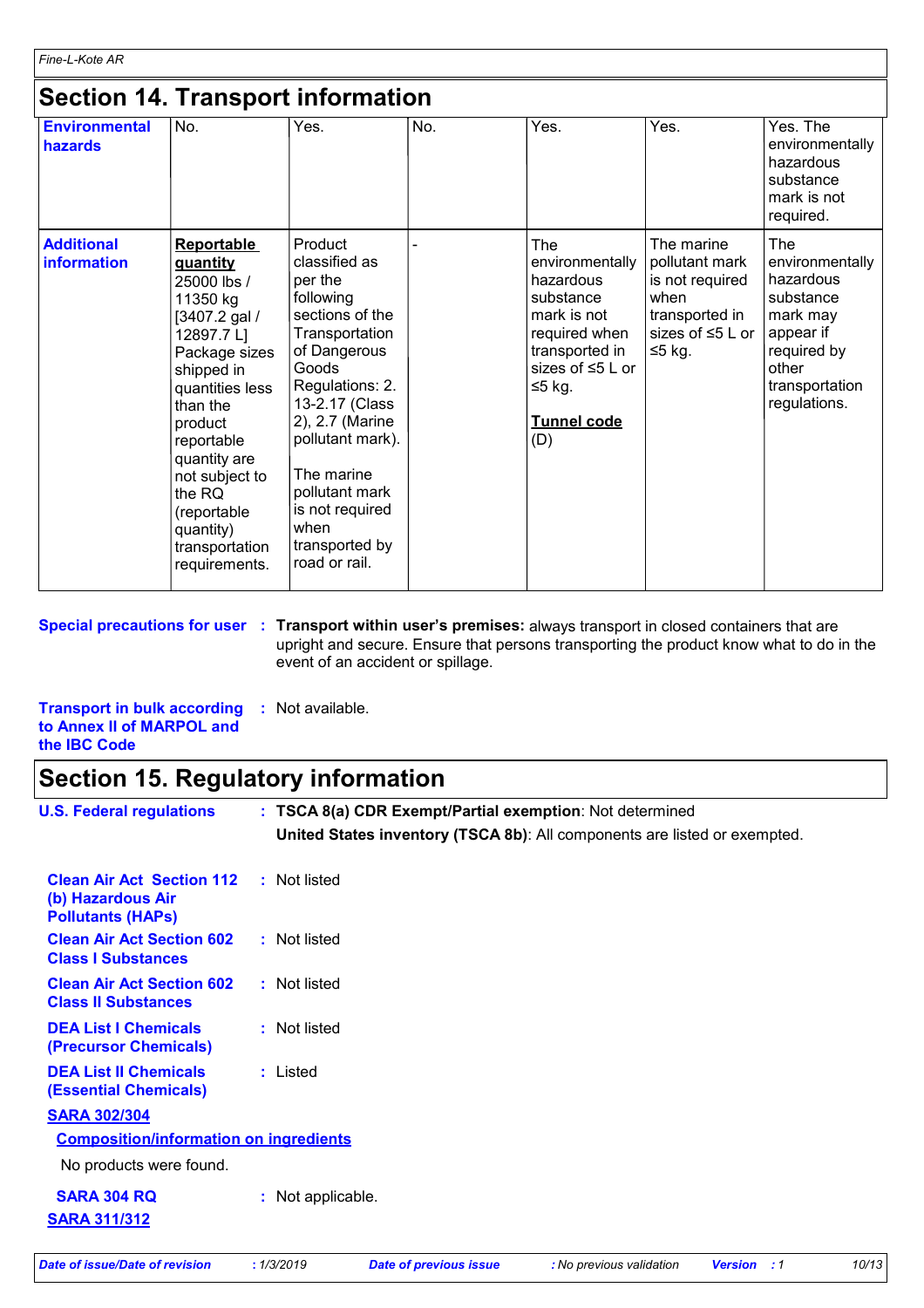### **Section 15. Regulatory information**

#### **Classification :** Fire hazard

Sudden release of pressure

Immediate (acute) health hazard

#### **Composition/information on ingredients**

| <b>Name</b>    | $\frac{9}{6}$ | <b>Fire</b> | <b>Sudden</b><br><b>hazard</b> release of<br><b>pressure</b> | <b>Reactive</b> | <b>Immediate</b><br>(acute)<br>health<br>hazard | <b>Delaved</b><br>(chronic)<br>health<br>hazard |
|----------------|---------------|-------------|--------------------------------------------------------------|-----------------|-------------------------------------------------|-------------------------------------------------|
| propyl acetate | l≥25 - ≤50    | Yes.        | No.                                                          | No.             | Yes.                                            | No.                                             |
| l acetone      | l≥10 - ≤25    | Yes.        | No.                                                          | No.             | Yes.                                            | No.                                             |

#### **State regulations**

| <b>Massachusetts</b> | ACETATE                                                     | : The following components are listed: ACETONE; N-PROPYL ACETATE; PROPYL |
|----------------------|-------------------------------------------------------------|--------------------------------------------------------------------------|
| <b>New York</b>      | : The following components are listed: Acetone; 2-Propanone |                                                                          |
| <b>New Jersey</b>    |                                                             | : The following components are listed: ACETONE; 2-PROPANONE; n-PROPYL    |

ACETATE; ACETIC ACID, PROPYL ESTER **Pennsylvania :** The following components are listed: 2-PROPANONE; ACETIC ACID, PROPYL ESTER

#### **International regulations**

**Chemical Weapon Convention List Schedules I, II & III Chemicals** Not listed.

#### **Montreal Protocol (Annexes A, B, C, E)**

Not listed.

**Stockholm Convention on Persistent Organic Pollutants**

Not listed.

#### **Rotterdam Convention on Prior Informed Consent (PIC)**

Not listed.

#### **UNECE Aarhus Protocol on POPs and Heavy Metals**

Not listed.

#### **International lists**

| <b>National inventory</b> |                                                                                                             |
|---------------------------|-------------------------------------------------------------------------------------------------------------|
| <b>Australia</b>          | : All components are listed or exempted.                                                                    |
| Canada                    | : All components are listed or exempted.                                                                    |
| <b>China</b>              | : All components are listed or exempted.                                                                    |
| <b>Europe</b>             | : Not determined.                                                                                           |
| <b>Japan</b>              | : Japan inventory (ENCS): All components are listed or exempted.<br>Japan inventory (ISHL): Not determined. |
| <b>Malaysia</b>           | : Not determined.                                                                                           |
| <b>New Zealand</b>        | : All components are listed or exempted.                                                                    |
| <b>Philippines</b>        | : All components are listed or exempted.                                                                    |
| <b>Republic of Korea</b>  | : All components are listed or exempted.                                                                    |
| <b>Taiwan</b>             | : All components are listed or exempted.                                                                    |
| <b>Turkey</b>             | : Not determined.                                                                                           |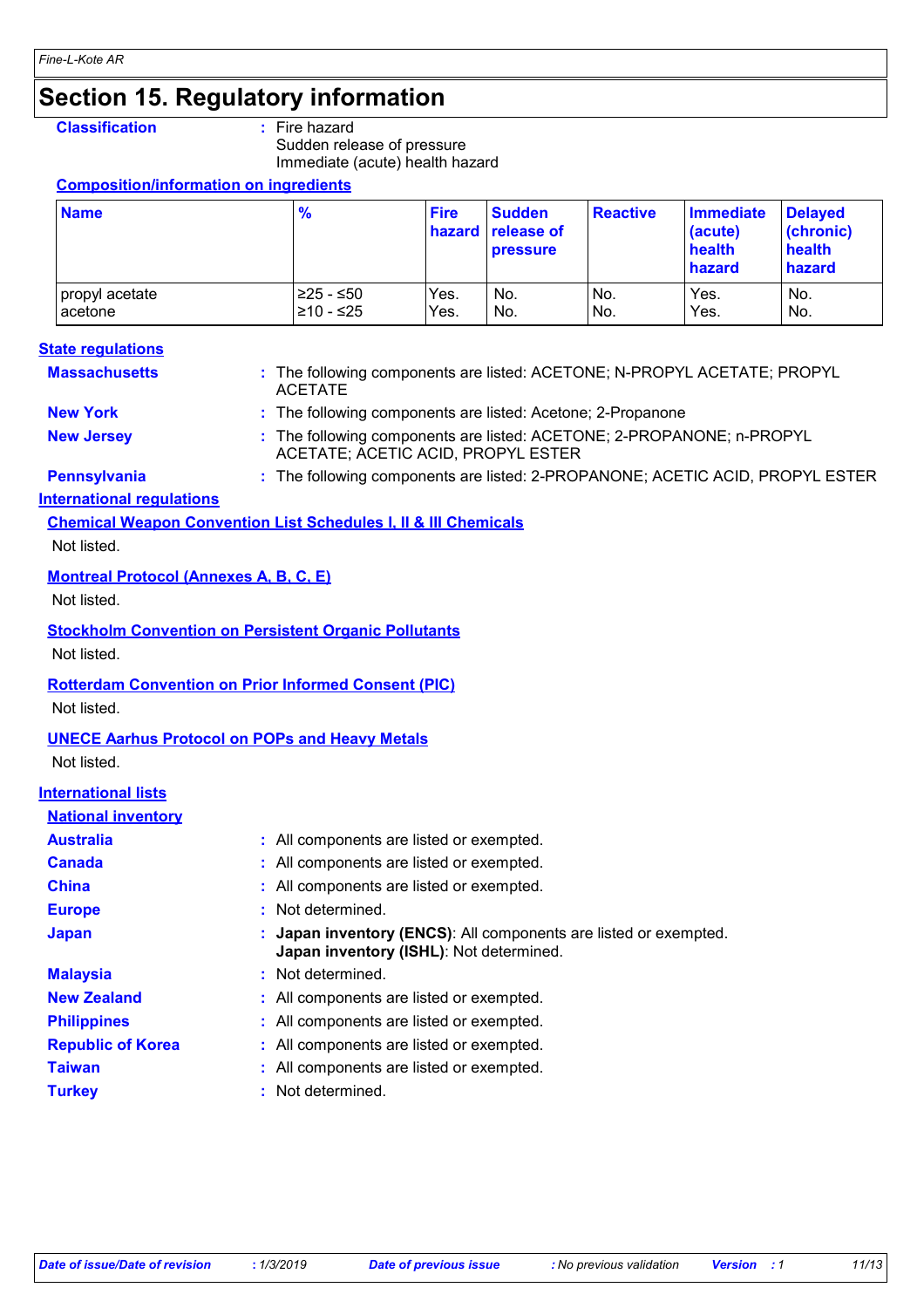### **Section 16. Other information**

**Hazardous Material Information System (U.S.A.)**



**Caution: HMIS® ratings are based on a 0-4 rating scale, with 0 representing minimal hazards or risks, and 4 representing significant hazards or risks Although HMIS® ratings are not required on SDSs under 29 CFR 1910. 1200, the preparer may choose to provide them. HMIS® ratings are to be used with a fully implemented HMIS® program. HMIS® is a registered mark of the National Paint & Coatings Association (NPCA). HMIS® materials may be purchased exclusively from J. J. Keller (800) 327-6868.**

**The customer is responsible for determining the PPE code for this material.**

**National Fire Protection Association (U.S.A.)**



**Reprinted with permission from NFPA 704-2001, Identification of the Hazards of Materials for Emergency Response Copyright ©1997, National Fire Protection Association, Quincy, MA 02269. This reprinted material is not the complete and official position of the National Fire Protection Association, on the referenced subject which is represented only by the standard in its entirety.**

**Copyright ©2001, National Fire Protection Association, Quincy, MA 02269. This warning system is intended to be interpreted and applied only by properly trained individuals to identify fire, health and reactivity hazards of chemicals. The user is referred to certain limited number of chemicals with recommended classifications in NFPA 49 and NFPA 325, which would be used as a guideline only. Whether the chemicals are classified by NFPA or not, anyone using the 704 systems to classify chemicals does so at their own risk.**

#### **Procedure used to derive the classification**

|                                                                                                                 | <b>Justification</b> |                                                                                                                                                                                                                                                                                                                                                                                                                                                                                                                                                                 |                                                                      |  |  |
|-----------------------------------------------------------------------------------------------------------------|----------------------|-----------------------------------------------------------------------------------------------------------------------------------------------------------------------------------------------------------------------------------------------------------------------------------------------------------------------------------------------------------------------------------------------------------------------------------------------------------------------------------------------------------------------------------------------------------------|----------------------------------------------------------------------|--|--|
| FLAMMABLE AEROSOLS - Category 1<br>GASES UNDER PRESSURE - Compressed gas<br><b>EYE IRRITATION - Category 2A</b> |                      |                                                                                                                                                                                                                                                                                                                                                                                                                                                                                                                                                                 | On basis of test data<br>On basis of test data<br>Calculation method |  |  |
| <b>History</b>                                                                                                  |                      |                                                                                                                                                                                                                                                                                                                                                                                                                                                                                                                                                                 |                                                                      |  |  |
| <b>Date of printing</b>                                                                                         |                      | : 1/3/2019                                                                                                                                                                                                                                                                                                                                                                                                                                                                                                                                                      |                                                                      |  |  |
| Date of issue/Date of<br>revision                                                                               |                      | : 1/3/2019                                                                                                                                                                                                                                                                                                                                                                                                                                                                                                                                                      |                                                                      |  |  |
| Date of previous issue                                                                                          |                      | : No previous validation                                                                                                                                                                                                                                                                                                                                                                                                                                                                                                                                        |                                                                      |  |  |
| <b>Version</b>                                                                                                  |                      | $\therefore$ 1                                                                                                                                                                                                                                                                                                                                                                                                                                                                                                                                                  |                                                                      |  |  |
| <b>Key to abbreviations</b>                                                                                     |                      | $:$ ATE = Acute Toxicity Estimate<br><b>BCF</b> = Bioconcentration Factor<br>GHS = Globally Harmonized System of Classification and Labelling of Chemicals<br>IATA = International Air Transport Association<br>IBC = Intermediate Bulk Container<br><b>IMDG = International Maritime Dangerous Goods</b><br>LogPow = logarithm of the octanol/water partition coefficient<br>MARPOL = International Convention for the Prevention of Pollution From Ships, 1973<br>as modified by the Protocol of 1978. ("Marpol" = marine pollution)<br>$UN = United Nations$ |                                                                      |  |  |
| <b>References</b>                                                                                               |                      | : Not available.                                                                                                                                                                                                                                                                                                                                                                                                                                                                                                                                                |                                                                      |  |  |
|                                                                                                                 |                      | $\nabla$ Indicates information that has changed from previously issued version.                                                                                                                                                                                                                                                                                                                                                                                                                                                                                 |                                                                      |  |  |

**Notice to reader**